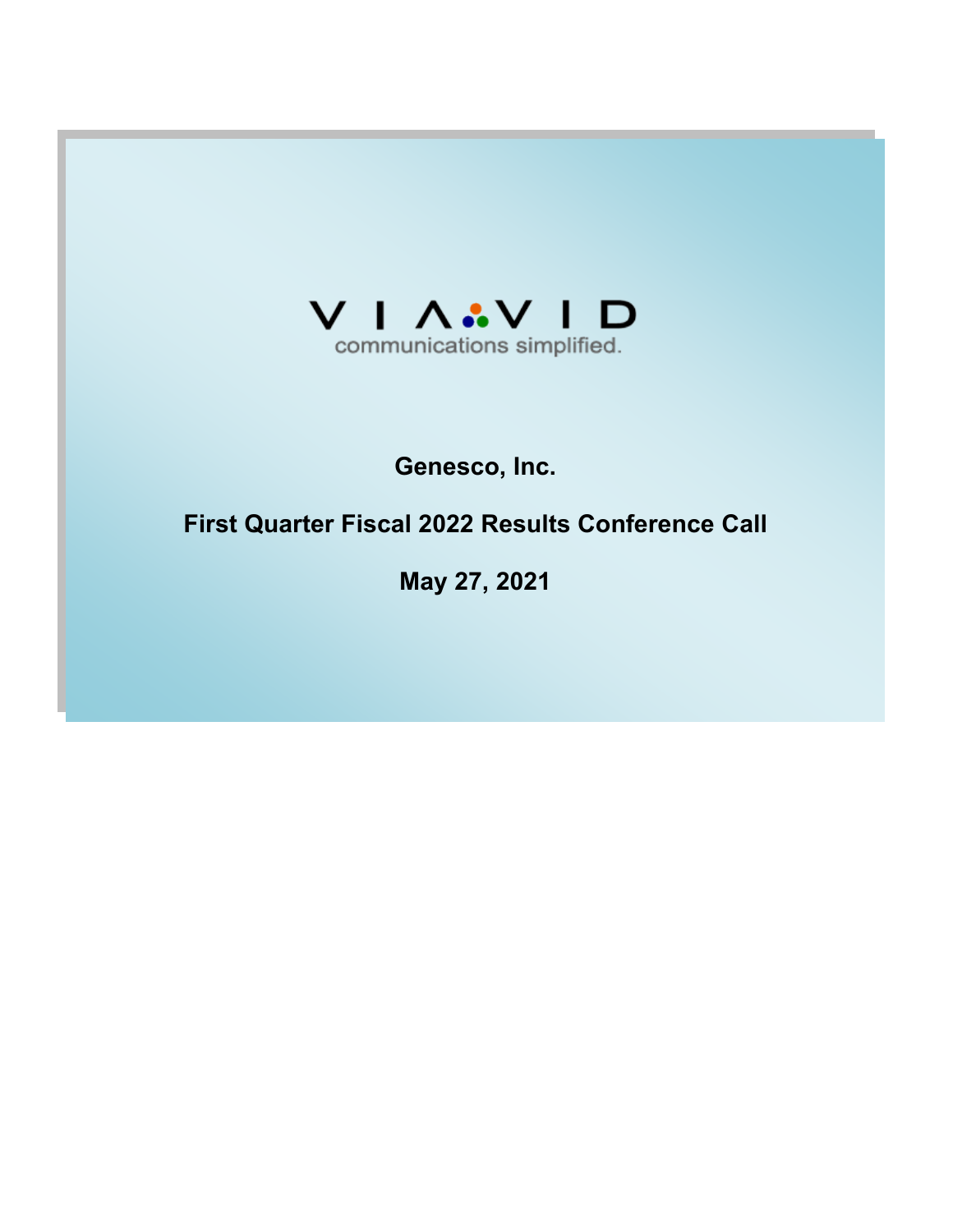# **C O R P O R A T E P A R T I C I P A N T S**

**David Slater,** *Vice President of Financial Planning & Analysis and Investor Relations* **Mimi Vaughn,** *Board Chair, President and Chief Executive Officer* **Thomas George,** *Senior Vice President, Finance, Interim Chief Financial Officer*

# **C O N F E R E N C E C A L L P A R T I C I P A N T S**

**Steven Marotta,** *C.L. King & Associates*

**Jonathan Komp,** *Robert W. Baird & Co.*

# **P R E S E N T A T I O N**

## **Operator**

Good day, everyone, and welcome to the Genesco First Quarter Fiscal 2022 Conference Call.

Just a reminder, today's call is being recorded.

I will now turn the call over to Dave Slater, Vice President of FP&A and Investor Relations. Please go ahead, sir.

# **David Slater**

Good morning, everyone, and thank you for joining us to discuss our First Quarter Fiscal 2022 results.

Participants on the call expect to make forward-looking statements. These statements reflect the participants' expectations as of today, but actual results could be different. Genesco refers you to this morning's earnings release and the Company's SEC filings including the most recent 10-K and 10-Q filings for some of the factors, including the impact of COVID-19, that could cause differences from the expectations reflected in the forward-looking statements made during the call today.

Participants also expect to refer to certain adjusted financial measures during the call. All non-GAAP financial measures referred to in the prepared remarks are reconciled to their GAAP counterparts in the attachment to this morning's press release and in the schedules available on the Company's homepage under Investor Relations in the Quarterly Earnings section.

I want to remind everyone we have posted a presentation summarizing our results that is accessible on our website.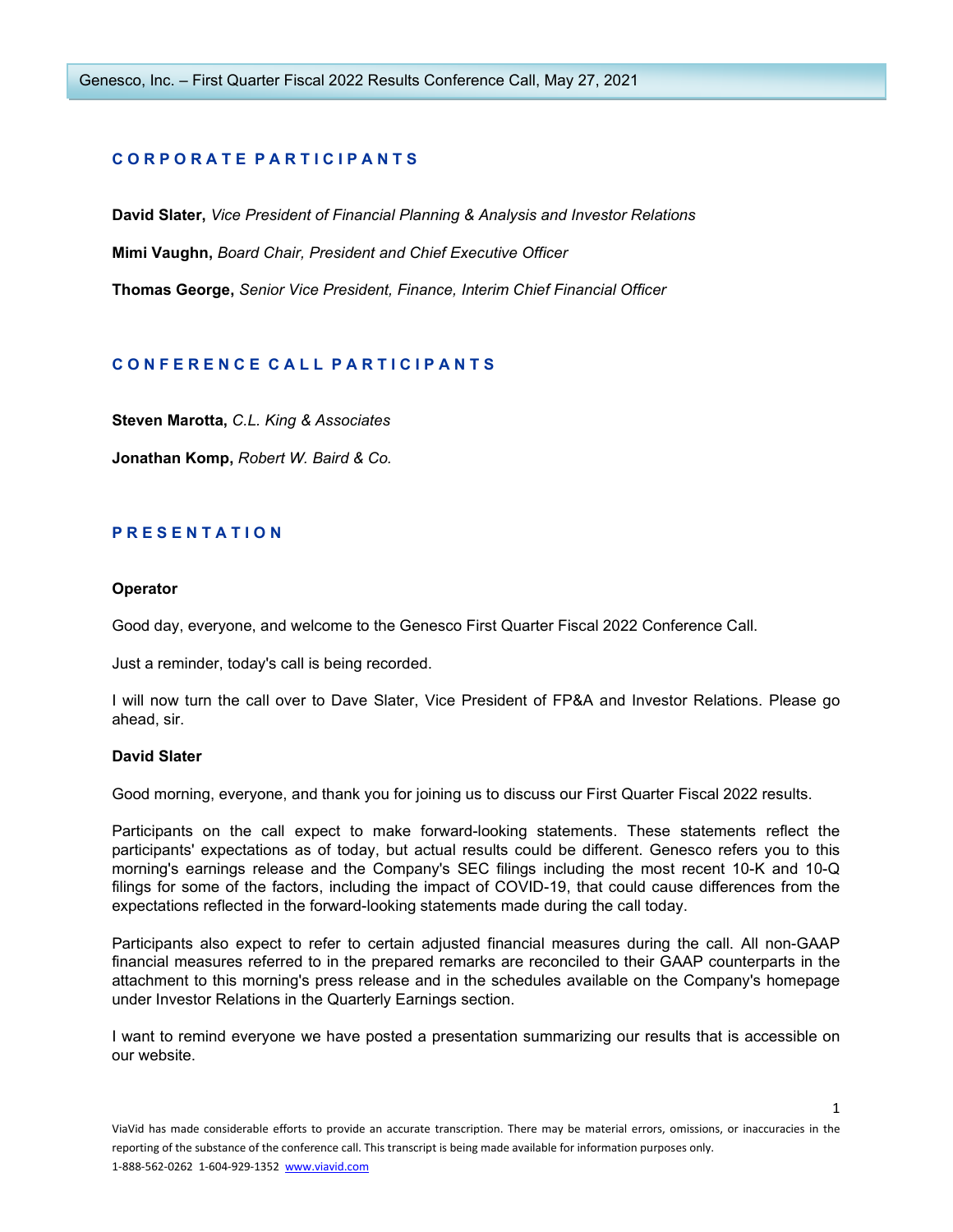With me on the call today is Mimi Vaughn, our Board Chair, President and Chief Executive Officer, who will begin our prepared remarks with highlights from the first quarter; and Tom George, our Chief Financial Officer, who will review Q1 results in more detail and provide direction for Q2.

Now, I'd like to turn it over to Mimi.

## **Mimi Vaughn**

Thanks, Dave.

Good morning, everyone, and thank you for joining us today.

Our Company began Fiscal '22 with positive momentum following an incredibly challenging year battling the pandemic. In each successive quarter, our people worked with great tenacity and success to improve top- and bottom-line results to close the gap to pre-pandemic levels, drive the recovery, and return to profitable growth.

We entered the pandemic year from a position of strength following 11 consecutive quarters of comp sales growth in our footwear businesses. Our overall performance in a difficult environment reflects the strong competitive position of our retail and branded concepts, the strength of our footwear-focused strategy, and our success capitalizing on opportunities to bolster these positions. Thanks to the ingenuity and efforts of our people, we exited last year with a solid foundation to build upon.

As a result, Fiscal '22 is off to an incredibly strong start, with a first quarter that meaningfully exceeded our expectations. Our outperformance was driven by better than anticipated results at every division, led by record first quarter revenue and profitability at Journeys. Even as the pandemic continued to impact our businesses to varying degrees, the pace of our recovery accelerated each month and overall in Q1, reflecting stellar execution combined with a temporary boost from U.S. Government stimulus and pent-up demand as the economy reopened faster than anticipated.

I'd like to begin today by outlining some of the key highlights from the quarter. First, revenue and operating profit exceeded pre-pandemic levels, increasing 9% and 125% respectively over Q1 Fiscal '20 two years ago, even with our stores open for a little less than 90% of the possible operating days in the quarter, given closures, primarily in the U.K. and Canada. Next, higher operating profit combined with prepandemic share repurchases delivered outstanding Q1 EPS of \$0.79 compared with a loss of \$3.65 last year and positive EPS at \$0.33 two years ago, all on an adjusted basis. Finally, we achieved record first quarter digital revenue and profit as we continue to capitalize on the accelerated shift to online spending. We sustained last year's 64% growth and added another 43% on top of that.

Other highlights include hitting our highest store traffic numbers compared to pre-pandemic levels, as the vaccine rollout increased shoppers' confidence to return to physical stores; increase in gross margin, up almost 500 basis points compared to last year, as our merchandise assortment and inventory management continue to fuel strong, full-price selling; leveraging SG&A significantly compared to prepandemic levels; and achieving greater capital efficiency by managing inventories and capital spending effectively, leading to a healthy balance sheet and solid cash position.

We were pleased that every business and every channel contributed to the beat versus expectations, with the stores delivering the biggest gain. We've always known our customers enjoy our differentiated store experience and the exceptional service they receive in person, and it has been so exciting to see the strength of our brand draw enthusiastic shoppers back in as economies reopen.

 $\overline{\phantom{a}}$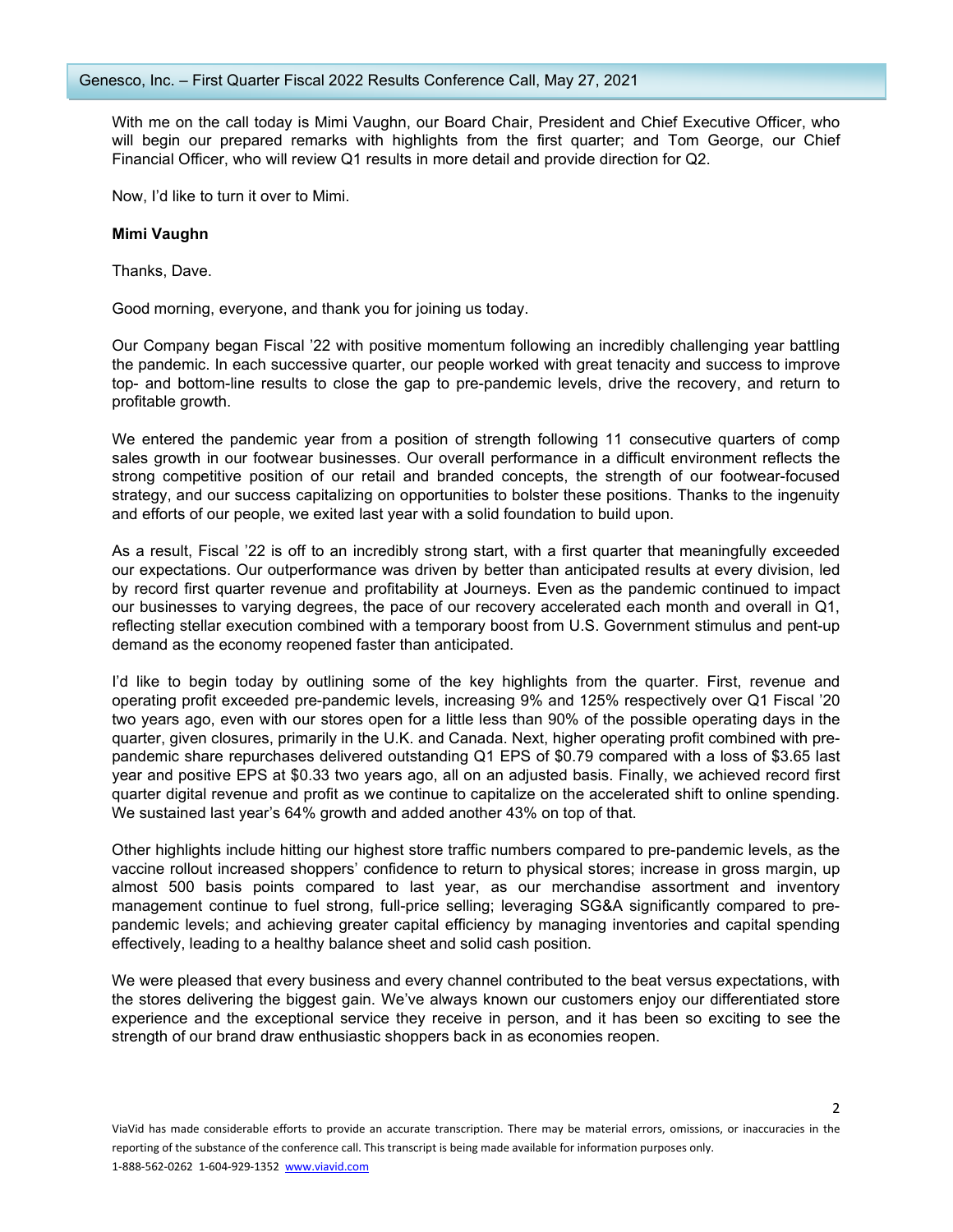## Genesco, Inc. – First Quarter Fiscal 2022 Results Conference Call, May 27, 2021

It was, however, the combination of the store and e-commerce results that led to the strength in the quarter. Our online business, from a strong foundation prior to COVID-19, generated double-digit operating margins due to our focus on full-price selling, disciplined marketing spend, and shipping and return policies to reinforce profitability. Thanks to significant digital investments we've made over the past several years, we were able to handily process the record first quarter volumes, and e-commerce margin improved further as we leveraged these investments with more scale over a wider base of revenue.

To advance our digital capabilities at an even faster pace, we announced we promoted Parag Desai to the newly created position of Chief Strategy and Digital Officer. In this new role, Parag will drive greater synergies and continue to integrate systems and digital best practices across our e-commerce portfolio while also working with our divisions to deepen consumer insights and CRM capabilities. Our digital investments have been generating strong results, and we are confident Parag's appointment will accelerate progress, ensuring that we take advantage of the many omnichannel opportunities the pandemic presented. Congratulations, Parag.

Turning now to discuss each business in more detail, beginning with Journeys, which again led the way, delivering record first quarter revenue and profit, with 75% operating income growth versus pre-pandemic levels. There were several factors that shaped Journeys' exceptional Q1 performance, starting with superb execution by its merchant team. The pandemic has only magnified Journeys' industry-leading capabilities of anticipating, identifying and securing the brands and styles most coveted by our teen customers.

The combination of the right assortments and effective consumer engagement drove strong demand and full-price selling, including later in the quarter when we captured a healthy share of the increased consumer spending following the arrival of government stimulus checks and tax refunds. In addition, Journeys store team executed with excellence, achieving much higher conversion rates and increased transaction size, capitalizing on improving store traffic to drive store revenue above pre-pandemic levels.

On top of this, Journeys online team delivered e-commerce sales that more than doubled pre-pandemic levels, as new website visitors increased by almost 30% and generated close to 50% of Q1 online revenue. With this incredibly strong vendor relationship, the Journeys team accomplished all of this while skillfully managing through the supply chain disruption which persisted in the industry throughout the quarter.

Journeys' offering of casual products resonated strongly with consumers, as comfort continued to reign as the fashion choice of the pandemic. While teens always have a big complement of fashion athletic footwear in their closets, we have talked about when fashion swings toward non-athletic or casual footwear, Journeys is especially well-positioned among its competition to deliver this assortment. Moreover, current teen fashion trends are diverse and playing into a number of Journeys' brand strengths. While fashion athletic grew nicely year-over-year, the gains in casual outpaced this growth, including a strong start to the sandal season. Congratulations, Journeys team, on another record quarter as the destination for fashion footwear for teens.

Over in the U.K., Schuh delivered a commendable performance under very difficult circumstances. Stores were open for less than 20% of the possible operating days during the quarter due to government mandated lockdowns that began around Christmas and continued until after Easter. Despite the substantial loss of store days, revenue was in striking distance of Q1 two years ago, and operating income exceeded pre-pandemic levels, including some one-time gains.

The Schuh team leaned successfully into its best-in-class digital capabilities throughout the pandemic to take advantage of the shift to online purchasing. The first quarter was no exception as direct comps grew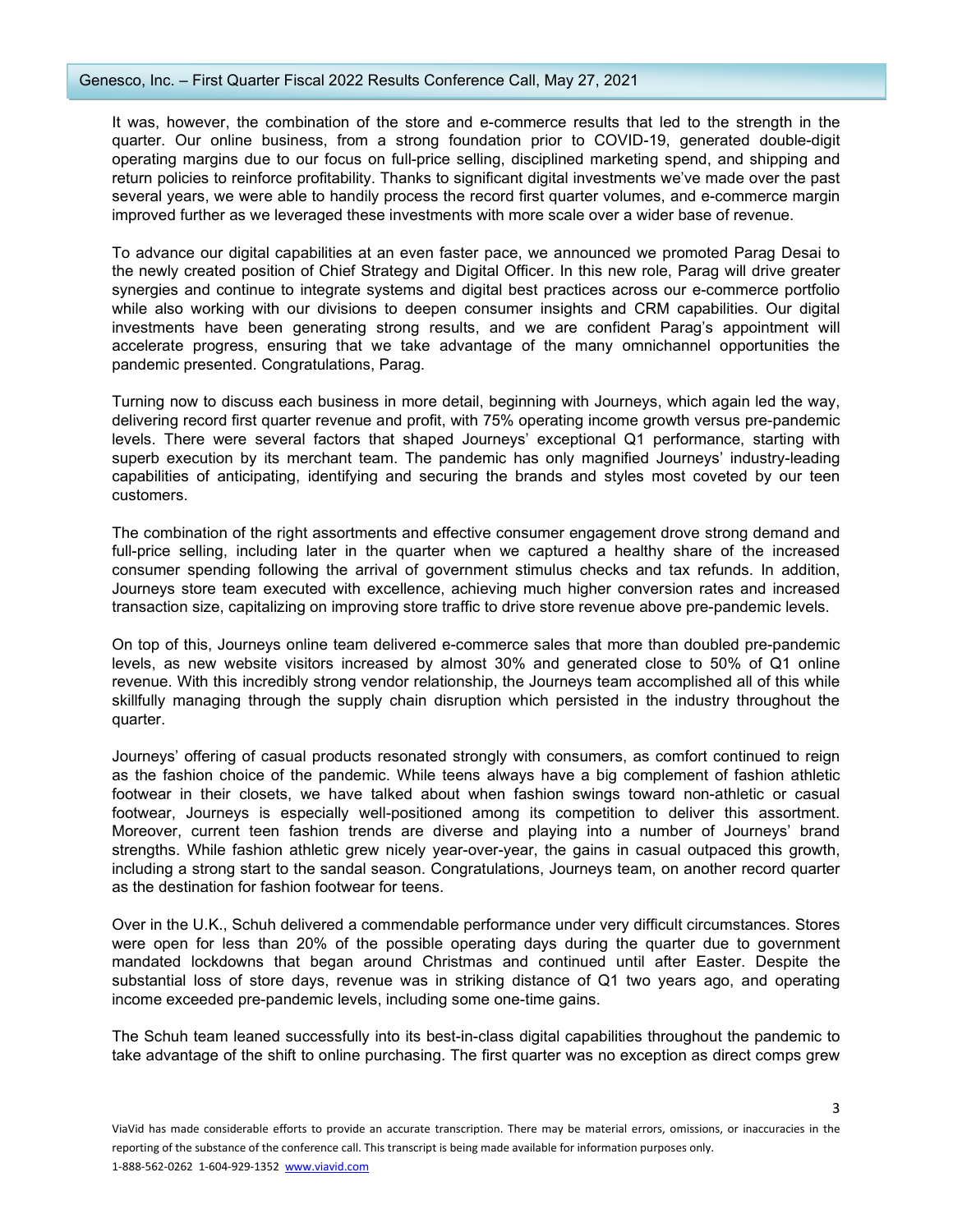by more than 70%, on top of last year's 90% growth, and constituted more than 80% of Schuh's total revenue.

Prior to COVID-19, Schuh had the most advanced digital capabilities among our retail businesses, which have only strengthened over the past year through enhanced CRM capabilities, including more robust prospecting. Schuh implemented significant operational changes to facilitate this digital growth, including reconfiguring its DC and labor model to add more e-commerce packing stations, extending the deadline for next-day delivery through new freight carrier arrangements, and using stores as mini DCs by rotating store fulfillment of e-commerce orders.

With fast-tracking of the U.K.'s vaccine rollout, restrictions started to lift, and Schuh deftly executed the formidable task of reopening stores in England in mid-April, followed by the large majority of the U.K. stores at the end of the quarter. With seven of the top 10 best-performing brands in common, many of the trends driving Schuh's business were similar, as usual, to the ones driving Journeys but with more of a fashion athletic tilt.

Before moving on from Schuh, I'd like to take a moment to congratulate the team on the official certification of its operations by Carbon Footprint Ltd. as a carbon-neutral organization. It has for a long time been a part of Schuh's DNA to operate in a socially responsible manner, consistent with its purpose pillars, and this accomplishment is the result of the team's efforts over several years. This impressive achievement was realized ahead of schedule and provides a roadmap for our other businesses as we seek to reduce greenhouse gas emissions and work with our partners to reduce the carbon footprint of the products that we sell.

For Johnston & Murphy, the first quarter marked another positive step forward in its recovery. As vaccines rolled out, consumers began the return-to-life phase more quickly than expected, gathering with family and friends with social outings and occasions. In Q1, retail store traffic improved in each successive month; digital sales grew a notable almost 20%, attracting new customers to the brand; and wholesale revenue increased. J&M's recovery plan is centered around new product technology and innovation, with 90% of new product development focused on expansion of its casual offering.

We were pleased that Q1's success was driven by high demand for newly developed casual styles, led by the athletic-inspired Amherst and Activate collections, and a new holistic marketing campaign in support of these launches. At the same time, we saw continued gains in golf shoes and apparel this spring, further validating our success extending J&M beyond its dress shoe roots. While sales lagged prepandemic levels, we are encouraged by these trends and expect the recovery to accelerate once America begins the return-to-office phase, likely to begin in earnest as we enter summer and move into fall.

In yet another highlight, Licensed Brands is now beginning to realize the benefits of the Levi's footwear license and Togast acquisition that closed in January 2020 right as the pandemic began. Revenue more than doubled to record Q1 levels and operating profit improved considerably versus pre-pandemic levels as Levi's footwear was well-received in accounts ranging from department stores, to Journeys and Journeys Kids, to family footwear. This progress reinforces our excitement about the potential to create value by combining powerful brands with our fully integrated footwear sourcing capabilities.

Turning now to the current quarter, while Q2 is typically our lowest volume quarter as teens and consumers in general turn their attention to getting out of school and summer activities, the momentum from Q1 has continued into May. While we expect government stimulus and pent-up demand to ebb at some point, we expect Journeys' strength to continue, Schuh's strength to build with the opening of stores and the U.K. economy, and Johnston & Murphy's recovery to continue, but it will likely take until back to work in the fall to propel another step function improvement.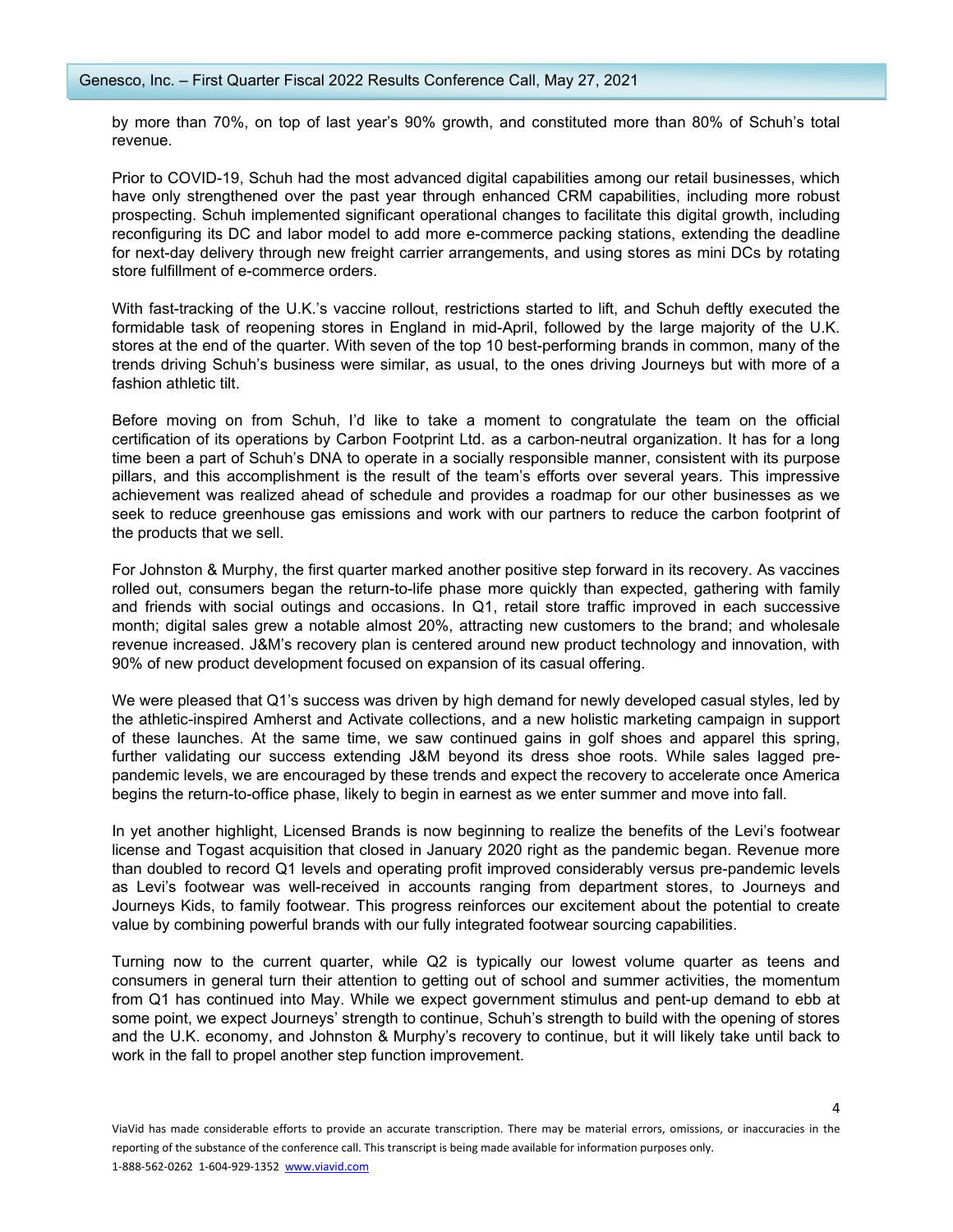Vaccine rollout progress should benefit store traffic in the back half of the year, and we expect that a good amount of the digital business that we captured during the pandemic will be sticky and anticipate a much higher e-commerce penetration as compared to Fiscal '20.

We're anticipating a more normalized back-to-school, with a significant return to in-person learning, and a more normalized holiday. Some COVID effects will linger, but with higher savings and continued government aid, the consumer is well-positioned to spend.

While stimulus has been a positive, the strength we're seeing in our results goes well beyond this tailwind to the traction and momentum we're experiencing as a result of our strong portfolio of businesses and the strategic direction we embraced a couple of years ago with our footwear-focused strategy. The pace of our recovery only reinforces our belief that the path we were on prior to the pandemic, and now, is the right path forward.

What we're most excited about is we see opportunities to solidify the digital gains we made and capitalize on the ongoing industry consolidation to further expand our market share. COVID-19 has provided us the real opportunity to transform our business at a faster pace, and our results demonstrate that's what we're accomplishing.

I'll now turn the call over to Tom.

## **Thomas George**

Thanks, Mimi.

Q1 results far exceeded both our expectations and last year across the board. For comparison purposes, we believe that comparing to two years ago, our pre-pandemic Fiscal '20, provides the most meaningful assessment of current performance, as there is simply too much noise in Fiscal '21's results for drawing informative comparisons.

However, looking back at how our business has changed since Fiscal '20, e-commerce has become a larger percentage, and our Licensed Brands segment has become a larger piece of the total as well due to the acquisition of Togast and strong Levi's sales. These changes come with an overall lower gross margin rate due to the impact of direct shipping expense and the expansion of our wholesale volume, which should be more than offset with lower SG&A from these businesses coupled with the impact of our cost reduction initiative once our business normalizes post-pandemic. While these changes will reshape the P&L, they have a positive impact on operating margins and an added benefit of a less capitalintensive business model.

Turning back to Q1, I'm pleased to report that the first quarter continued the sequential improvement of our operating results since the onset of the pandemic. Higher revenue in excess of pre-pandemic levels combined with SG&A that remains well-managed led to significantly higher operating income versus Fiscal '20 and Q1 adjusted earnings per share of \$0.79 compared to \$0.33 in Fiscal '20.

In terms of the specifics for the quarter, consolidated revenue was \$539 million, up 9% compared to Fiscal '20, driven by continued strength in e-commerce, up 144% versus Fiscal '20, combined with strong results from Journeys and Licensed Brands compared to pre-pandemic levels. We did not provide overall or store comp results in Q1, as our comp policy removes any stores that are closed for seven consecutive days either this year or last year. Therefore, we feel that overall sales is a most meaningful metric.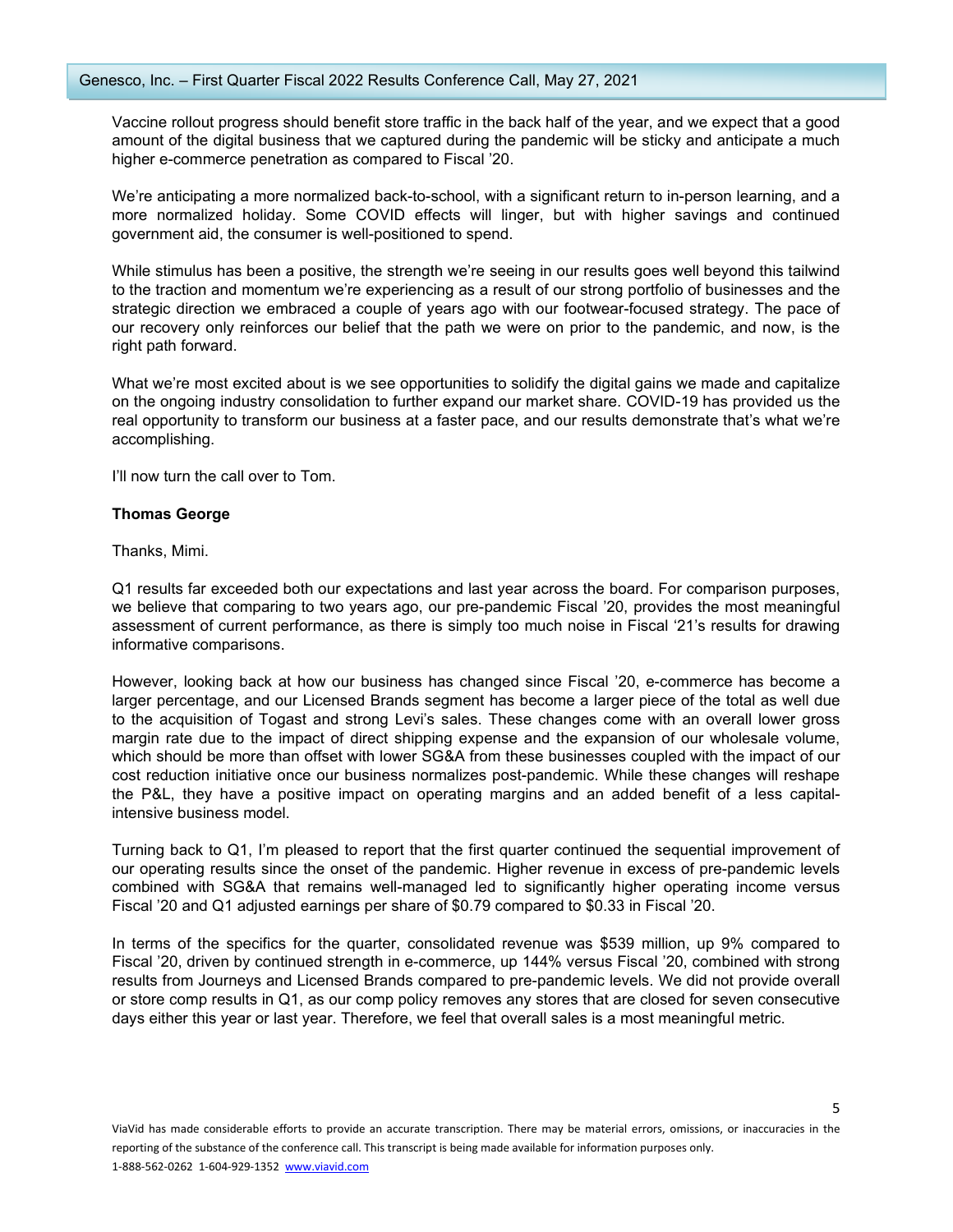Overall digital sales increased to 25% of our retail business, compared to 11% in Fiscal '20, led by Journeys penetration improvement, Schuh's ability to capture lost store sales online, and J&M's doubledigit improvement compared to Fiscal '20. Licensed Brands' revenue was up 122% versus Fiscal '20.

Consolidated gross margin was 47.8%, down 160 basis points from Fiscal '20. As we have experienced since the onset of the pandemic, increased shipping to fulfill direct sales pressures the gross margin in all our businesses, totaling 150 basis points of the overall decline, driven mainly by Schuh's much higher level of digital sales due to store closures. While e-comm puts pressure on our gross margin rate, as I mentioned, it comes with a lower cost structure and a high operating income rate.

Journeys gross margin increased 130 basis points, driven by lower markdowns in both stores and online. Schuh's gross margin decreased 1,030 basis points, due largely to the higher shipping expense from the shift in channel mix since e-commerce accounted for so much of Schuh's revenue in the quarter. J&M's gross margin decrease of 200 basis points was due to more closeouts at wholesale and higher markdowns at retail. However, it was a sizable sequential improvement. Finally, the combination of lower revenue at J&M, typically the highest gross margin rate of our businesses, and the revenue growth of Licensed Brands, typically our lowest gross margin rate, negatively impacted the overall mix by 90 basis points.

Adjusted SG&A expense was 44.3%, a 340 basis point improvement compared to Fiscal '20, as we leveraged from higher revenue and ongoing actions around expense management. The largest yearover-year savings came from occupancy costs, driven by the U.K. Government program which provides property tax relief, rent abatements, and our ongoing rent savings on renewals.

The next largest areas of savings came from the reduction in store selling salaries, driven by the effective use of workforce management tools to drive higher conversion in the face of wage pressure. These savings were partially offset by incentive compensation driven by improved profitability and increased marketing expenses needed to drive traffic to both stores and online.

Over the past many years, our Organization has been intently focused on a critical effort to reduce occupancy costs, given the shift of traffic online, and we continue to have even greater traction during the pandemic. In Q1 this year, we negotiated 48 renewals and achieved a 29% reduction in cash rent, or 27% on a straight-line basis in North America. This was on top of a 23% cash rent reduction, or 22% on a straight-line basis, for 123 renewals last year. These renewals are for an even shorter term, averaging approximately two years compared to the three-year average we have seen in recent years. With over 40% of our fleet coming up for renewal in the next 24 months, this will remain a key priority for us going forward.

In summary, the first quarter's adjusted operating income was \$18.8 million versus Fiscal '20's \$8.4 million. Journeys, Schuh and Licensed Brands all achieved higher operating income compared to Fiscal '20. Our adjusted non-GAAP tax rate for the first quarter was 36%, reflecting the impact of foreign jurisdictions for which no income tax benefits were recorded.

Turning now to the balance sheet. Q1 total inventory was down 18%, compared to Fiscal '20, on sales that were up 9%, with all divisions showing improvement. Our ending net cash position was \$214 million, \$32 million higher than the fourth quarter's level, driven by strong cash generation from operations. Capital expenditures were \$12 million, as our spend remains focused on digital and omnichannel. Depreciation and amortization was \$11 million. We closed 17 stores and opened one during the first quarter.

Due to limited visibility in the business of the impact of the pandemic, we will not be providing guidance for the second quarter or full Fiscal 2022. That said, I do want to share some high level thoughts on how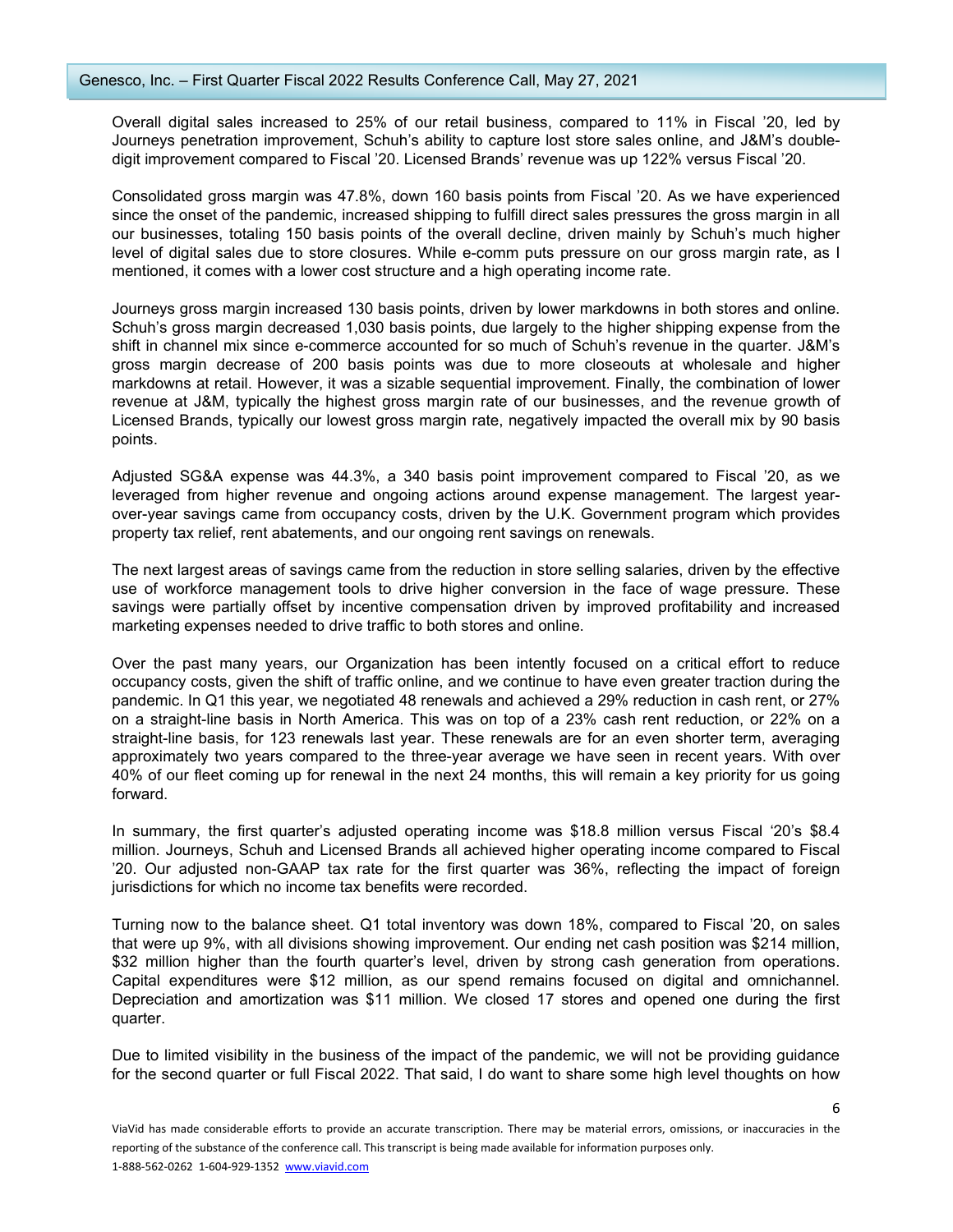we are expecting the upcoming quarter to play out. As I mentioned, we believe it is best to use the prepandemic Fiscal '20 as the reference point.

Q1 revenue benefited from stimulus and new Levi's business, with headwinds from store closures at Schuh. And while J&M's trend is improving, it remained lower than Fiscal '20. Expenses in Q1 benefited from rent abatements and some government relief programs. Selling seller dollars were lower in the quarter as Schuh stores were open for less than 20% of the quarter.

As we transition into Q2, in May, we continue to feel the tailwind of stimulus but expect it to wane as we progress through the quarter. As we enter back-to-school late in Q2, we assume that schools will return to in-person learning this fall, with what should be a more normalized back-to-school selling season for Journeys and Schuh. Around the same time, we expect more customers should begin returning to their offices, which should further benefit J&M's trend.

Now getting into more specifics of Q2, starting with revenue. We expect higher revenue compared to Fiscal '20 levels. This is mainly due to growth at Journeys, Schuh stores coming back online, and continued strength from the Levi's business. J&M's trajectory is expected to improve but remain under Fiscal '20's level. Directionally, the overall sales increase for Q2 compared to Fiscal '20 could be a little less than the 9% increase we experienced in Q1. Our view does not contemplate additional store closures or restrictions from COVID-19 beyond what we know today.

Gross margin rates for Q2 will be below Fiscal '20 levels but better than the 160 basis point decline we experienced in Q1. The sequential improvement is expected to come from better margin at Schuh, which will have a lower penetration of e-comm compared to Q1. Overall, higher e-commerce penetration and the higher shipping costs that come with it continue to put pressure on our rate versus Fiscal '20. Additionally, we anticipate the pressure from J&M to continue into Q2, as well as impact the Licensed Brands growth on our business model, as previously discussed.

We expect that the adjusted SG&A rate in Q2 will be in the ballpark of the rate in Fiscal '20. Sequentially, we will not see the large SG&A leverage we saw in Q1, as the benefits from rent abatements and some government relief programs will be less in Q1. Compared to Fiscal '20, higher revenue combined with our ongoing cost reduction initiatives will drive an improvement but will be offset by higher performancebased compensation. As a reminder, our EVA program pays for year-over-year improvement and we paid no incentive compensation last year, which will have an impact in every quarter this year.

In summary, we expect operating income to be around breakeven for Q2, which is historically our lowest volume quarter of the year, making it difficult to turn a large profit. For taxes, with operating income around breakeven in Q2, we expect a negligible tax expense. The annual tax rate is expected to be approximately 32%.

In addition, thinking about the year, we'd also like to note we had a number of expense pickups, like rent abatements, in the back half of Fiscal '21 during the pandemic we don't expect to repeat in the back half of this year. Given the accelerated shift of our business from stores to digital and the impact from the pandemic, we continue to make progress on reshaping our cost structure with rent expense as a critical component. We have good experience reducing our cost base. During Fiscal '19 and Fiscal '20, we identified \$43 million in expense savings, and in addition, following the divestiture of Lids, we eliminated the \$9 million of stranded costs associated with that business.

More recently, in Fiscal '21 during the pandemic, we reduced our adjusted SG&A expense by over 15%. While a good amount of this was temporary, there are also significant permanent dollar savings. This has become a core competency of Genesco. As a reminder, our initial target for this year is to identify savings in operating expenses of \$25 million to \$30 million, or approximately 3% on an annualized basis. These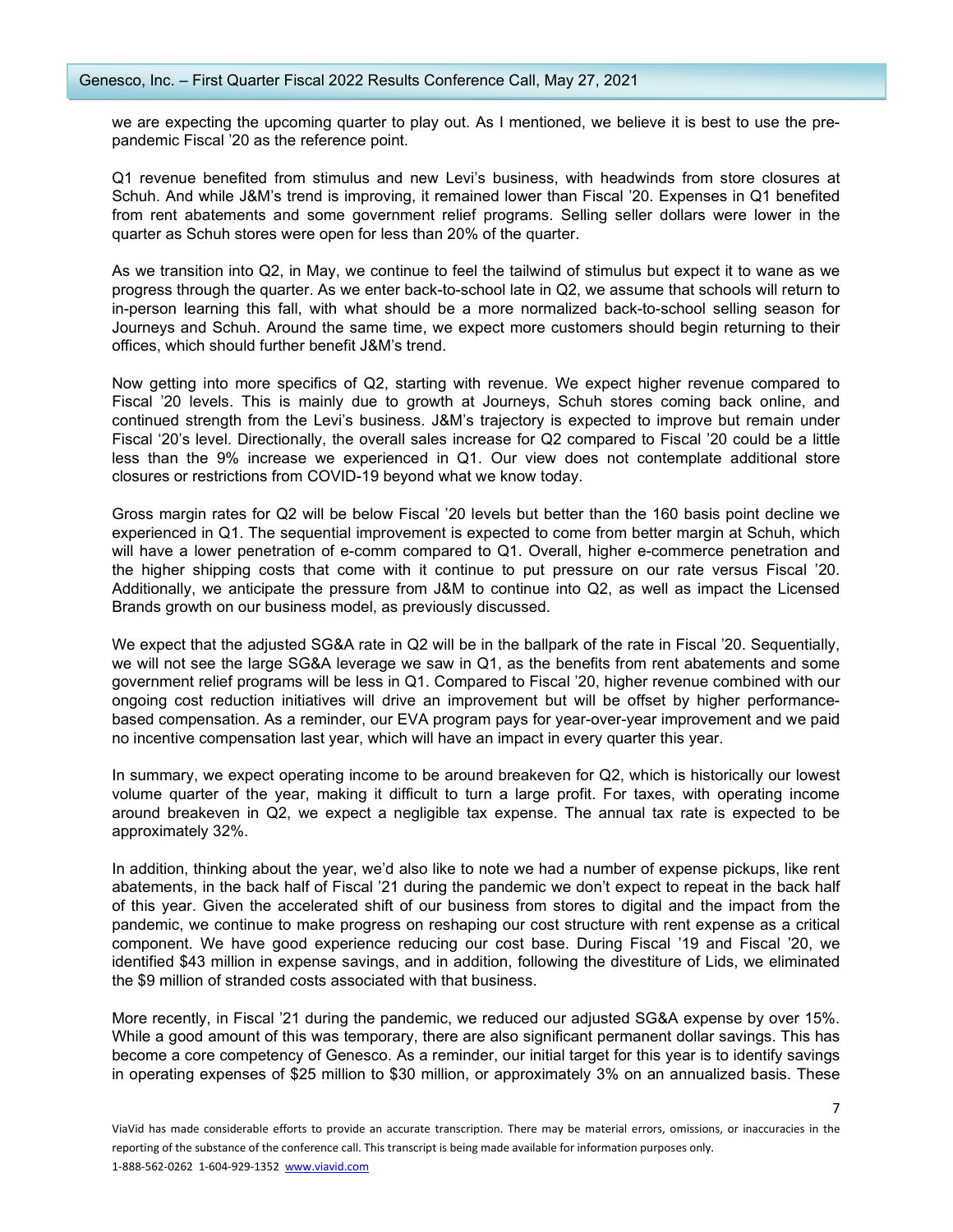savings are coming from reduced occupancy costs and selling salaries, and lower IT, transportation and marketing costs from our procurement initiatives already underway. These savings are before investing in the variable expenses necessary for our increased digital sales, as well as minimum wage and other new cost pressures, and increased inflation that time will tell whether is temporary or permanent.

To date, we have made significant process on the targeted savings, and we'll continue to provide updates as the year unfolds. This cost saving initiative is one part of a multi-pronged strategy to transform our business, all designed to reflect a more capital-efficient model. Combined with lower capital expenditures on stores, fewer lease obligations, and efficient use of inventory, it will drive further improvements and return on invested capital and allow for improved flexibility in our operating model.

In conclusion, I would like to thank all our employees for such an incredible start to our new fiscal year. The team has much to be proud of and remains aligned on delivering on our footwear-focused strategy.

At this time, I would like to turn the call back over to Mimi so she can discuss our strategy.

## **Mimi Vaughn**

#### Thanks, Tom.

As I said, the footwear-focused strategy we embarked on a couple of years ago is the right strategy for our business and a foundation of our strong performance. Let me briefly revisit the rationale behind this strategy and how it continues to drive results.

Across our Company, we aspire to create and curate leading footwear brands that represent style, innovation, and self-expression, to be the destination for our consumers' favorite fashion footwear. Our strong strategic positioning in the specialty consumer markets we serve, close connections with our customers and enduring leadership positions are what make each of our footwear businesses distinctive on their own, and the synergies they share make them stronger together.

We are best known for our retail platform, but we have an important and valuable side of our business that successfully owns and licenses brands, giving us another good platform for future growth. Our opportunity to unlock the full potential of Genesco is to accelerate the digital and omnichannel potential in our retail businesses and to meaningfully grow our branded side. We operate in an industry undergoing substantial change, with the continued consumer adoption of digital commerce positioning our Company to affect transformational change. We made substantial progress on this in Fiscal '20, and the pandemic, despite its challenges, was an accelerant to this change.

Looking at the retail side of our business, Journeys' understanding of teens and unrivaled access to merchandise they want equips Journeys uniquely well to serve this fickle customer and to navigate the shifts that are an advantageous and inherent part of fashion footwear in this market segment. Schuh occupies an essentially identical position in the U.K. Both brands have exceptional merchandising abilities and a passionate focus on customer service. Both serve as key omnichannel distribution partners for the current most relevant youth footwear brands.

Given that they enjoy significant overlap in their vendor bases, their combined scale allows for stronger brand relationships, underscored by activities like joint top-to-top global summits and shared special makeup product collections sold exclusively at Journeys and Schuh. Vendor scale along with product and consumer insights provide great synergies, as does strategic and operational initiative sharing. A strong example of this is Schuh entering into the Kid's business, a now substantial, profitable and growing part of Schuh, by borrowing and leveraging Journeys' knowhow and success.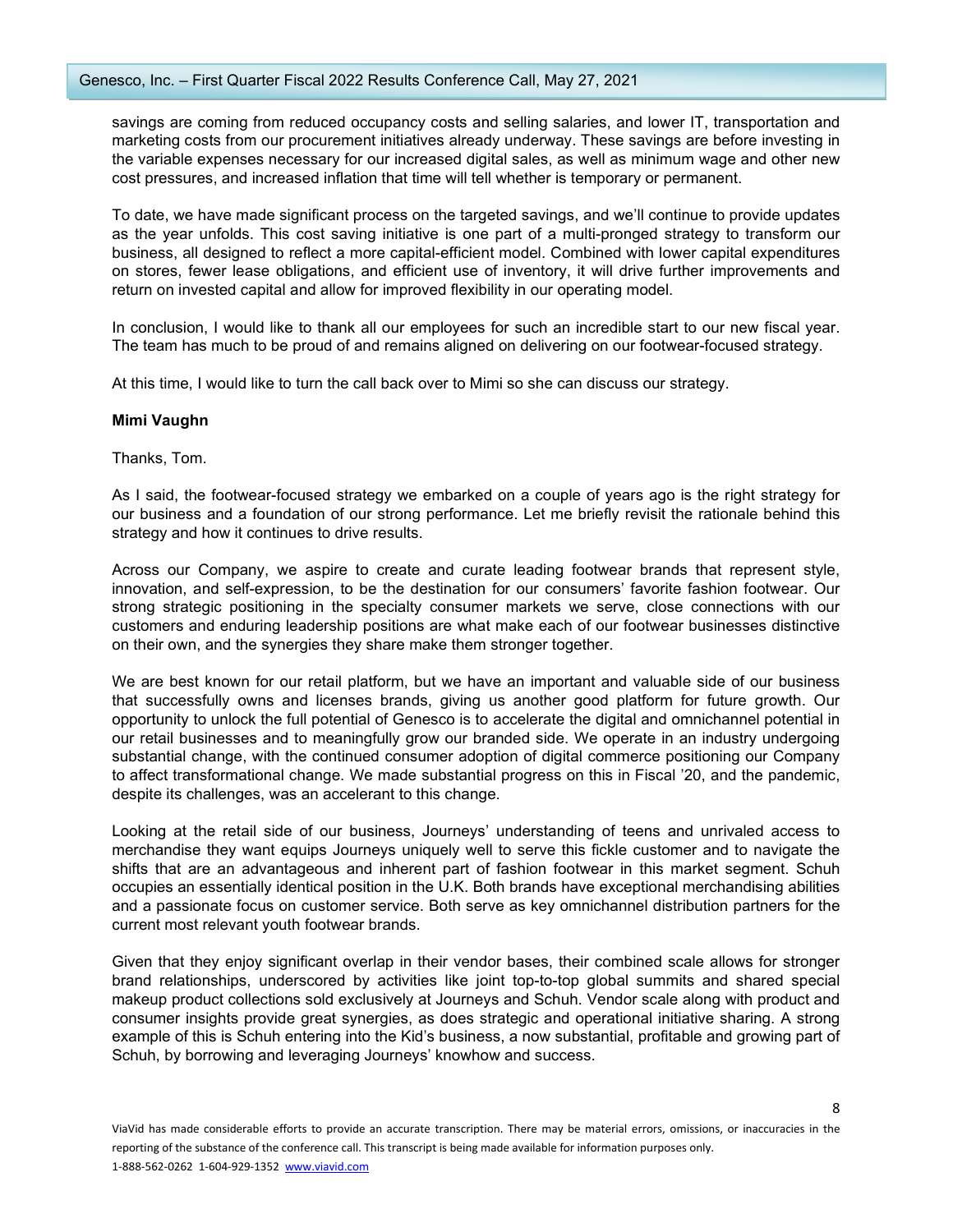The anchor of the branded side of our Company is Johnston & Murphy, whose leadership position is founded on brand equity that has taken 170 years to build. This heritage, ability to interpret and shape its customer's evolving fashion needs through time, and established omnichannel expertise provide a strong foundation for recovery from the pandemic.

As a complement to brands we own, Licensed Brands allows us to leverage our footwear capabilities and expertise across other well-known brands with strong brand equity and opens additional tiers of distribution. Our branded businesses benefit from common wholesale trade relationships and product trend inspiration exchange; and in addition, the global sourcing platform spanning across J&M and Licensed Brands provides some of the most meaningful benefits. For example, Licensed Brands designs, develops and sources product accounting for one-third of the casual footwear sold in J&M factory outlets, including the top-selling style overall.

Our branded platform is Genesco's most promising platform for future growth. This platform allows for leveraging of our robust direct-to-consumer capabilities complemented by well-developed wholesale channel relationships, giving us the opportunity to add additional footwear brands that can plug into this infrastructure and capitalize on today's retail landscape where brands increasingly go direct-to-consumer. Licenses plugged into this infrastructure also add value, evidenced by the success we're having with Levi's and the enhanced capabilities Togast added to our footwear sourcing platform. In addition, not only do we benefit from a North American shared services platform in areas like technology, logistics, finance and HR but size and scale matter even more in our now technology- and digitally-driven retail sector, as the investments to keep pace with consumer expectations continue to grow.

While Journeys and Johnston & Murphy go to market as separate and distinctive brands, they share almost all of their retail systems and services, providing significant cost-sharing and enhanced benefits. From point-of-sale software to merchandising systems, to loss prevention and real estate, the retail technology and infrastructure of these two concepts are largely integrated. For example, the point-of-sale software upgrade we're rolling out this year will serve both Journeys and J&M. Likewise, the wholesale technology infrastructures of J&M and Licensed Brands are significantly integrated as well.

As we look to the remainder of Fiscal '22 and beyond, further leveraging these synergies within and across platforms is an important step in delivering increased value on top of the six strategic growth pillars driving our footwear-focused strategy. These six pillars, put in place prior to the pandemic, emphasize continued investment in our digital and omnichannel capabilities, deepening our consumer insights, driving product innovation, and reshaping our cost base. On future calls, like the last one, I will provide an update on the significant progress we're making on these six pillars and corresponding strategic initiatives, which are having real impact driving growth and profit for Genesco.

Now to conclude, my genuine thanks goes out to all our people for your diligent effort to deliver absolutely exceptional first quarter results. Not only have we taken care of our customers and each other during the pandemic, but we began the year on a firm foundation that allowed us to grow and create tremendous value in our Company. In addition, over the last several months, we've added four very qualified and experienced directors to our Board, whose perspectives will be invaluable as we shape our future.

Genesco is on the right path. Our strategy is working, our future is bright, and I have never been more excited about the people and potential in our business.

This concludes our prepared remarks, and I'll now turn the call back over to the Operator for Q&A.

# **Operator**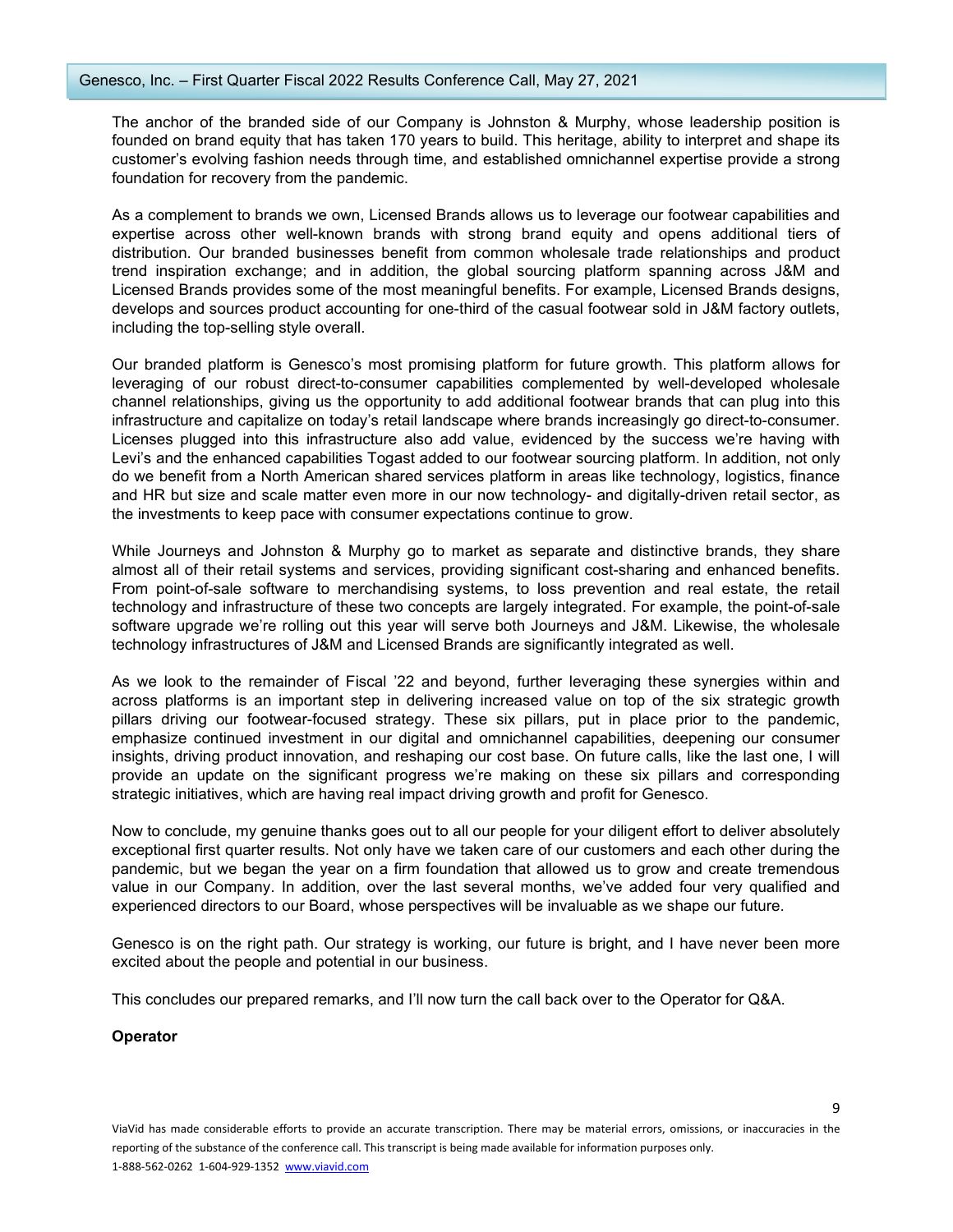Thank you. Our first question is from the line of Steve Marotta with C.L. King. Please proceed with your question.

## **Steven Marotta**

Good morning, Mimi and Tom. Congratulations on capitalizing on the tailwind in the first quarter, very nicely done.

# **Mimi Vaughn**

Thank you, Steve.

# **Thomas George**

Thank you.

## **Steven Marotta**

I want to ask you a little bit about your inventory position versus two years ago, considering that it's below two years ago and the pace of sales are as good as they are. I'm assuming you're in chase mode. Can you talk a little bit about when you would expect a little bit more equilibrium between what your inventories are and what you expect demand to be?

# **Mimi Vaughn**

Sure. Steve, definitely, the supply chain situation has been challenging. It's not just the ports, but transportation from ports, containers. COVID disruption has really started with COVID, and supply chains haven't been ready for the consumption to pick up so robustly.

It's not a new problem. We have been managing throughout the pandemic with this situation. Our last quarter that we just had, we had some of these issues as well. Basically what happened is that, whatever inventory came in went right back out. There was a worse GAAP to Fiscal '20 at the beginning of the quarter, yet sales were strong, so we, again, have been managing through this.

The good news is things have been getting better at the ports and in the supply chain. We're a very important partner to our brands; they've worked with us a lot to date. This is a lower volume time for us. It gives us a bit of time to catch up. We do expect to do a good amount of catching up in the second quarter, which will help with back-to-school.

We expect to be in good shape by the end of the third quarter, in time for holiday, based on what we know today.

#### **Steven Marotta**

That's really helpful. I did want to touch a little bit on back-to-school and holiday overall as well, considering that it looks like even summer camps, and by that I mean immediate term, are a little bit more normalized, as far as all indications are, from in-person classes at elementary, middle and high schools, as well as colleges, will be occurring in the back-to-school season, and how abnormal, obviously, last year was. You could dream a little dream about how strong back-to-school could be, and then obviously dovetail a little bit into holiday, assuming that there is much optimism internally there as there might be here in my commentary.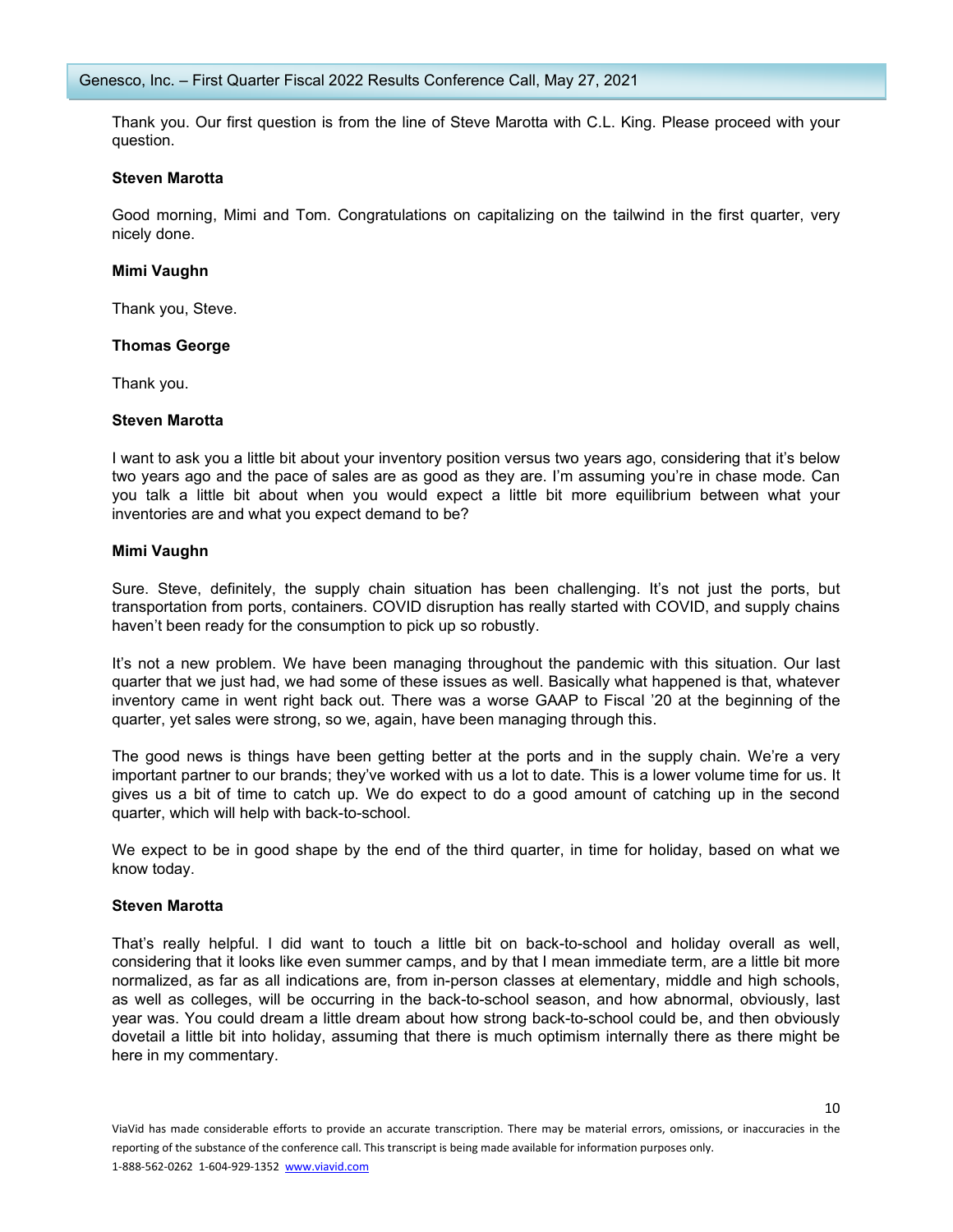Can you talk a little bit about how you would approach the holiday season in order to maximize sales and market share? Thanks.

## **Mimi Vaughn**

Yes, sure. Look, there are a lot of great pluses out there. GDP growth is good. There's been a huge injection of cash into the economy, been a lot of savings, employment's increasing. COVID cases have been rapidly declining, and you can just feel that people are excited to get back to normal, and you just feel that America is coming back to life.

Back-to-school should be more normal this year than last year, and it was completely not normal last year. We gather a lot of data about back-to-school; we estimated about two-thirds of students attended only virtually. Back-to-school for us starts in late July, we do significant business in August and then it trails off in September. We are really watching to see what the school districts are saying.

All school districts have not decided definitively what they're going to do next year, but there's a big push to get back in-person. We think that that is going to be a positive for our business. We also think that there are nice underlying drivers, like the enhancements to the Child Tax Credit, that's going to start in the middle of July. People are going to get payments directly into their accounts, and this timing coincides nicely with back-to-school. It's going to continue right up until holiday, so it may help with gift-giving as well.

Look, we see lots of great signs in our business, we see lots of great signs in the economy. There was a tremendous amount of disruption last year, so the consumer patterns are different, so we are taking all that into account and are optimistic, but know that there's a lot to come in the back part of the year.

## **Steven Marotta**

Very helpful, I'll take the balance offline. Thanks.

#### **Mimi Vaughn**

Thank you.

# **Operator**

Thank you.

Our next question is from the line of Jonathan Komp with Baird. Please proceed with your questions.

#### **Jonathan Komp**

Yes, hi, thank you.

First, I want to ask on Journeys, maybe separate of consumer demand or ability and willingness to spend. How are you thinking about positioning the assortment, just looking at how strong Journeys has been, and any commentary, the balance of the seasonal, summer season here and then how you're positioning the assortment for back-to-school and fall/winter?

# **Mimi Vaughn**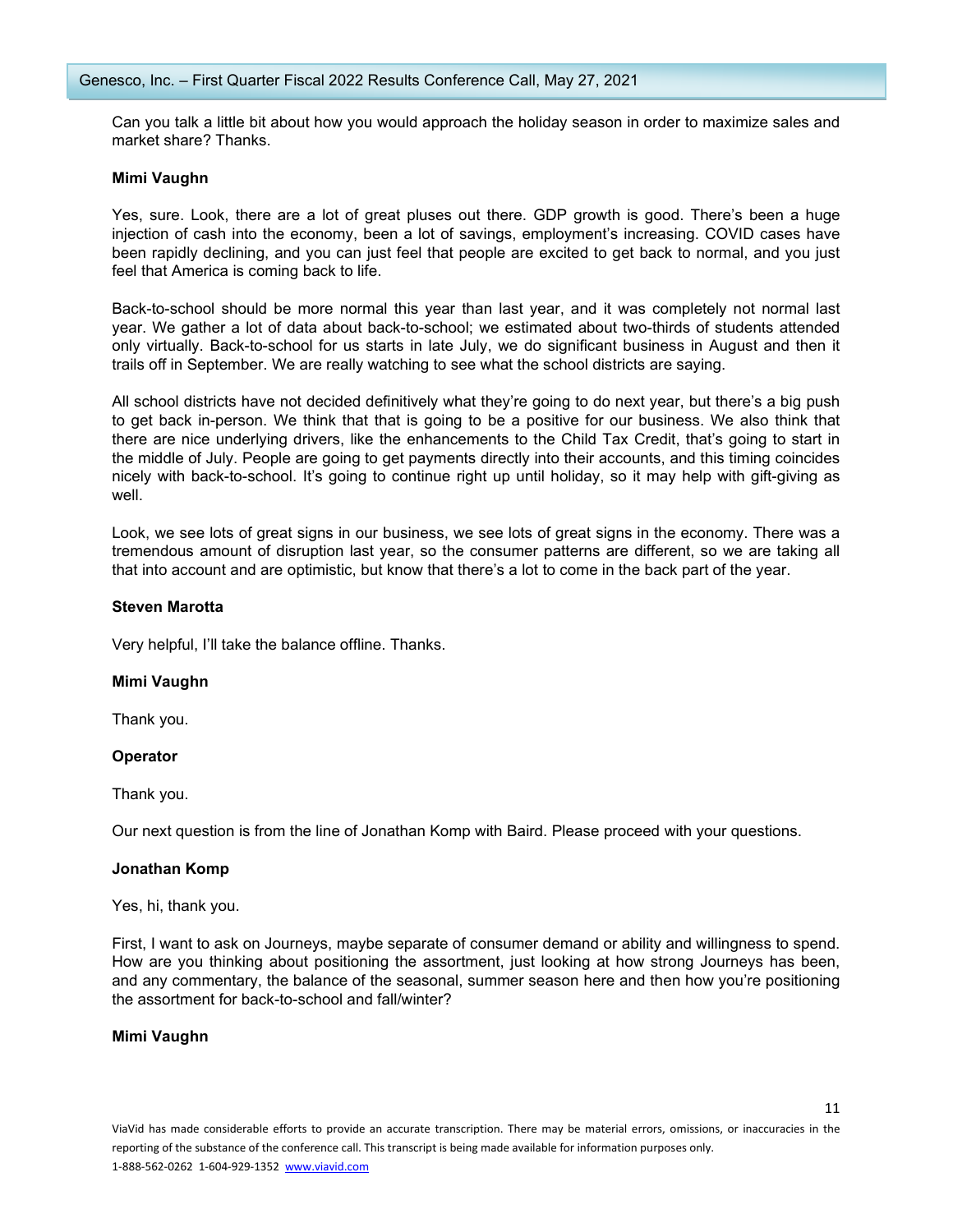Sure. First of all, I just want to give a shout-out to our merchants. They placed the right bets on the right product. They have so much experience just navigating the twists and turns of the teen market and clearly the twists and turns of the pandemic.

What we have been seeing in this latest fashion cycle, and John, you know we spend a lot of time talking with you about the retro athletic cycle which was the cycle right before we went into the pandemic, and we started to see last year that there was a real shift into what we call more casual product. I talked about it on the call. We saw casual, in terms of sandals, in terms of boots, we saw the propensity of the consumer shift away from fashion athletic, which they always are consuming, into a more casual assortment.

This is a real positive for our Journeys business because we're uniquely positioned to serve the customer in the casual assortment. What's interesting right now is that teens are finding inspiration for whatever they're wearing and just reinterpretations of throwback styles, so 1980s, 1990s, the 2000 fashions. There's a lot of diversity in fashions and styles right now: TikTok videos and other social media, teens want to show their individual style, and that is just playing nicely into the assortment we have. They're borrowing bits and pieces from what they are seeing, and this is translating into just such creativity and such wonderful displays of fashion.

We expect that's going to continue through back-to-school and back into holiday, and casual's grown as a percentage of a business every quarter last year and also in Q1.

## **Jonathan Komp**

Okay, that's really helpful. Then one on just the licensed business, can you give a little more detail on what's driving the Levi's growth? Then, when you look at the licensed portfolio combined, currently, how do you think about the opportunity for the brands that you have currently?

# **Mimi Vaughn**

Sure. We have traditionally, in our Licensed Brands business, it's been a double-digit operating margin with really good return on invested capital. We knew that we needed to add a license. The consumer appeal of some of the licenses that we had in our portfolio had been waning and sales had been shrinking, not enough to support our infrastructure. We'd been searching for the right opportunity for some time, and so Levi's, clearly, just an incredible iconic branded name with a tremendous amount of heritage, was the right opportunity for us.

This Togast acquisition added to our overall sourcing capabilities. We were able to get some infrastructure to add on to the infrastructure that we have right now that allows us to hit some different price points and allows us to hit some styling that we couldn't otherwise hit. We like what we're seeing so far. The pandemic delayed our ability to capitalize on this investment, but the first quarter and the strength of the sales and the bottom line, I think, show where the opportunity is. We acquired a few other licenses, and I think the infrastructure exists for us to plug additional licenses into it.

I'd ask Tom if he would add anything…

# **Thomas George**

Yes, John. John, I would say…

#### **Mimi Vaughn**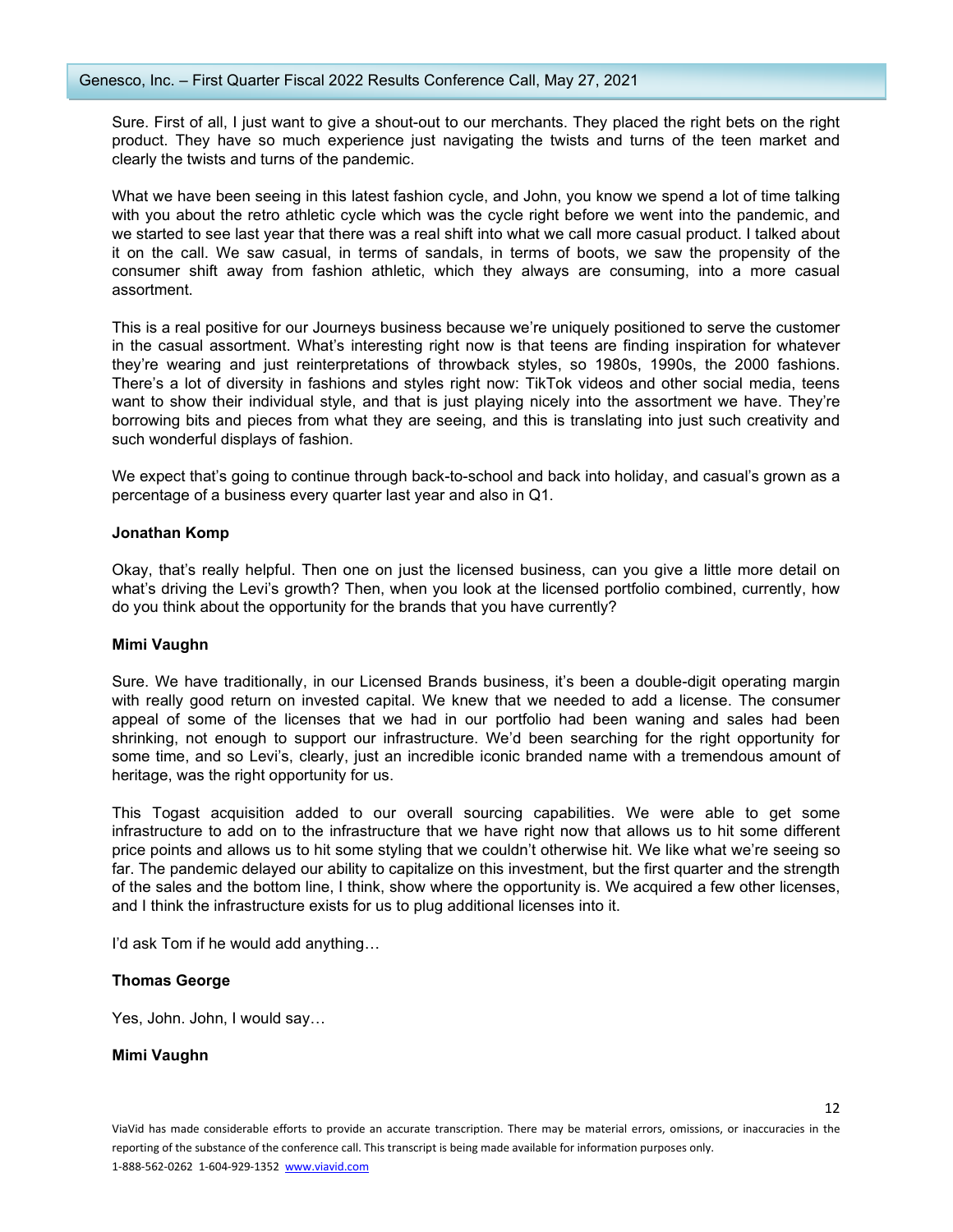…to this opportunity.

# **Thomas George**

…we're excited about this opportunity. It's a good driver of return on invested capital, it's a very assetlight model. The arrangement we have with Togast provides a lot of capabilities from a sourcing point of view. We're doing well with that business. We've got a strong order book, and we really like how that's progressing.

## **Jonathan Komp**

Yes, great. Just one more, Tom, if I could, thinking about the first half performance here, if I back out some of the one-time benefits you highlighted. It looks like operating margin is still trailing Fiscal 2020 in the first half, so how should we think about maybe the full year getting back to that 4.5% operating margin level you had for the full year of Fiscal '20 and then growing from there?

## **Mimi Vaughn**

Yes, so John, I think that we're clearly not out of the pandemic, and there are a couple of our businesses, Johnston & Murphy and Schuh in particular, that would not have been operating at full strength during the first quarter. When you think about it, Schuh stores were open for only 20% of their time, and yet, in spite of that, the strength of digital was so good that we almost met Fiscal '20's sales levels. You can imagine that there is just more to come with the opening of stores and continued strength of the digital business.

Then Johnston & Murphy, we've talked also about the fact that that consumer went into hibernation. We were very pleased to see how much that business grew and strengthened over the course of the first quarter. It's going to take a little bit of time. I think that that is largely some of the drivers that give us opportunity going forward. Fortunately, with the strength of Journeys and Licensed Brands, we're able to even overcome the time that we need for those businesses to recover and deliver a very strong first quarter performance.

I'll ask Tom to add to that.

# **Thomas George**

I think I don't have much more to add to that, but that's a great, great summary of what the opportunity we see going forward to continue to improve our operating margins. We talked about the Licensed Brands business. There's some further opportunity to improve the digital penetration with Journeys. We like the competitive positions both Journeys and Schuh have in their marketplaces. We see further opportunity to improve the margins at Schuh.

To Johnston & Murphy, I think we've got the right team in place here to be able to recover from the pandemic, and we've got some good items at Johnston & Murphy that are getting a lot of traction and they're selling well. We like that opportunity and ability to have our Johnston & Murphy business recover. Keep in mind, it's a branded business, so we have better margins. We already have the omnichannel distribution strategy put in place, so we see a lot of tailwinds in place for us to be able to start improving our operating margins.

#### **Mimi Vaughn**